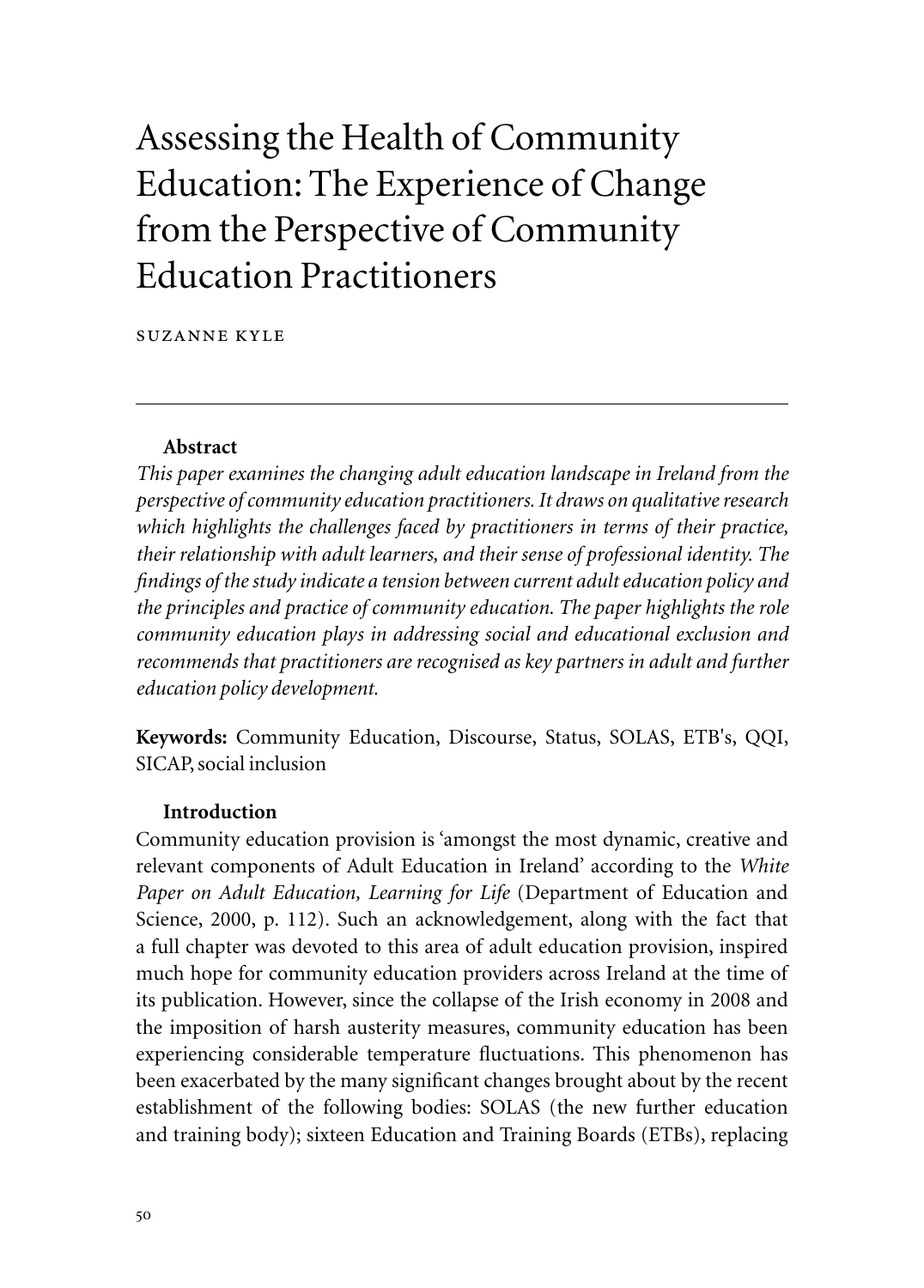thirty-three Vocational Educational Committees (VECs); and Quality and Qualifications Ireland (QQI), a merger between four qualifications bodies including the Further Education and Training Awards Council (FETAC).

Assessing the current temperature of community education involves an examination of contemporary policy, principles and practice, as well as the extent to which these are impacting on community education practitioners and their engagement with adult learners and local communities. This paper is based on a study which sought to do just that.

# **Social Inclusion**

The 'Matthew' effect of accumulated advantage exists in adult education in Ireland, where those engaging in lifelong learning are largely drawn from higher socio-economic groups (AONTAS, 2016). Those who arguably would benefit most are least likely to participate. This highlights the need for an inclusive approach which tackles entrenched inequality in Irish society. Inclusion, as a feature of community education, does not mean increasing engagement in existing societal structures, or what Freire called integrating perceived 'marginals' in to the 'healthy society' that they have forsaken (Freire, 1970). Fejes cautions against this 'them and us' approach to adult education in which those who do not participate for whatever reason 'become constructed as "others" who are in need of normalisation through social policy' (Fejes, 2008, p. 89). A more radical approach focuses on an emancipatory practice which acknowledges inequities inherent in existing structures and tackles structural inequality and political decisions which favour one group of people over another (Hurley, 2014).

Social Justice Ireland highlights the role of community education in this regard recommending that:

The further adult and community education sector achieves parity of esteem with other sectors within the formal system. This is particularly important given that is it expected to respond to the needs of large sections of the population who have either been failed by the formal system or for whom it is unsuitable as a way of learning. (Social Justice Ireland, 2015, p. 198)

Responding to such educational needs involves sensitivity to context (Russel, 2017). The recent changes to the adult and further education landscape are contextualised within a society experiencing increasing pressures as a result of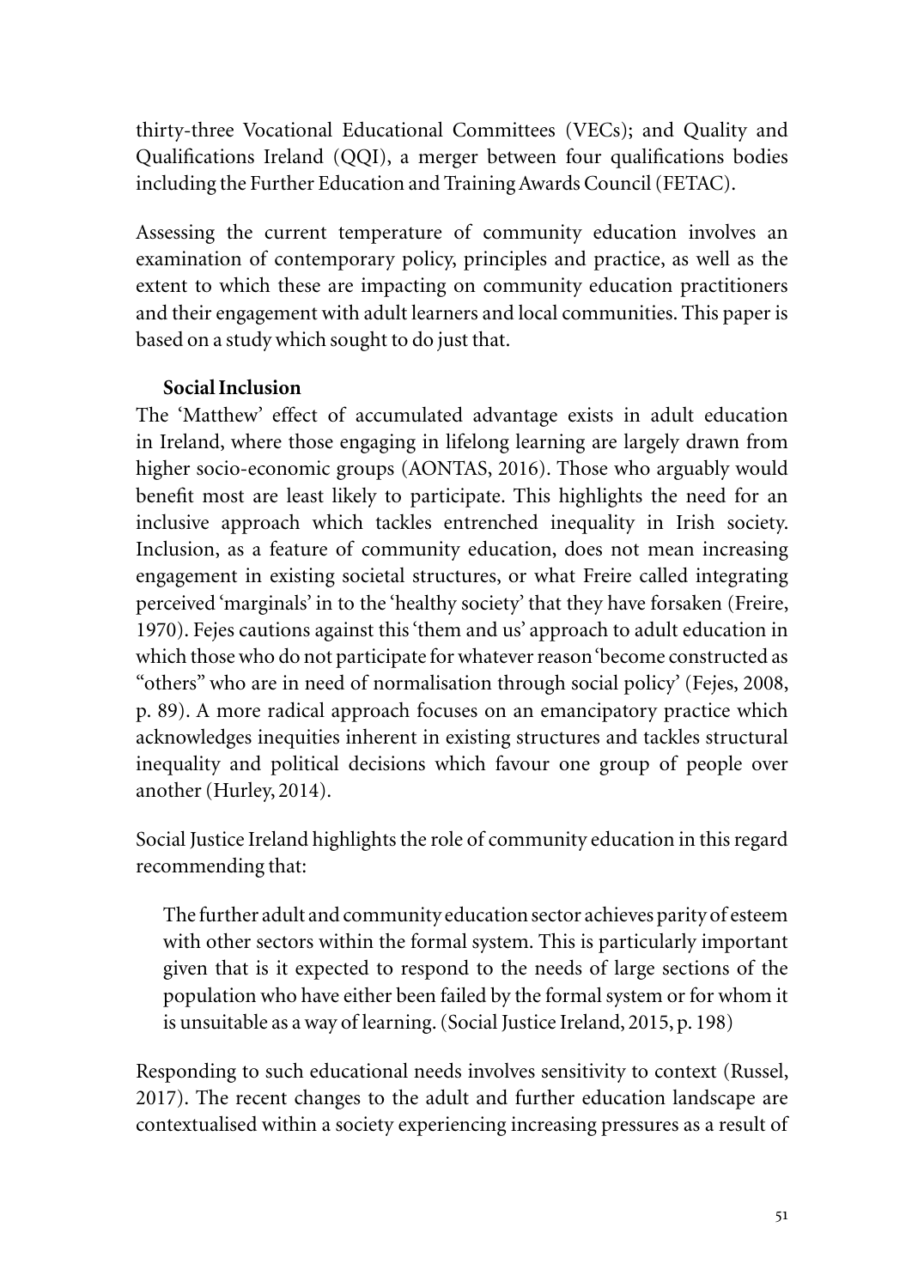austerity, the ever widening gap between rich and poor (Social Justice Ireland, 2016), severe and disproportionate cuts to the community sector (Harvey, 2012), and a prioritisation of skills development over a broader view of education as a tool for strengthening democracy. The phasing out of government support for community development has compounded such challenges for community education providers. This phasing out began with the first wave of closures of community development projects (CDPs) in December 2009, when 14 of the 180 CDPs were informed of their closure by a Christmas Eve fax message from the Department of Education and Skills. In the following year, most of the rest of the projects were transferred to local partnerships (University College Cork, 2015). The Community Development Programme was replaced with the Social Inclusion Community Activation Programme (SICAP). Access to funding for this involves a competitive tendering processes for management of community development budgets, resulting in the co-option of the sector (Fitzsimons, 2017) and a reduction in community autonomy over project activities.

A recent ESRI study, which evaluated the impact of SICAP, emphasises the importance of community development in adult education, finding that outreach and involvement through local community groups had the greatest record in terms of engaging the most marginalised people. It also highlighted significant disquiet about the current policy approach, which has moved away from acknowledging community work and community development as an internationally recognised approach to social inclusion (Darmody and Smyth, 2018).

A key feature of the current SOLAS Further Education and Training (FET) Strategy is its prioritisation of adult education as a tool for skills development. This has also created a challenge for community education providers who view the purpose of education more broadly. This concern is acknowledged within the FET strategy itself:

Interviews with stakeholders revealed important challenges in combining the maintenance of the inclusive ethos of the community education sector (for example), and at the same time matching the needs of employers. (SOLAS, 2014, p. 26)

#### **Quality Assurance in Community Education**

There is no argument between policy makers and practitioners about the need for quality in community education. Numerous quality assurance resources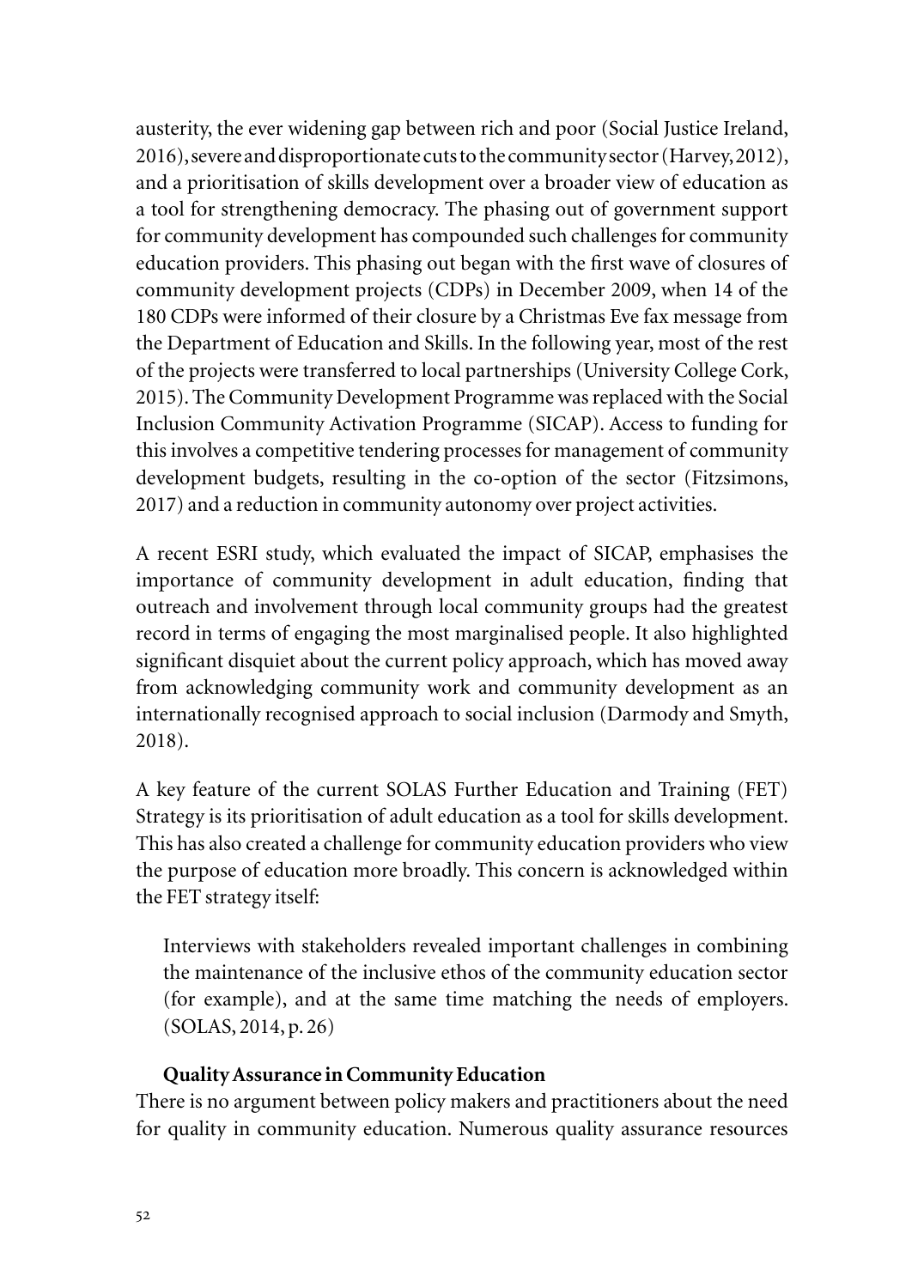have been produced and utilised by the sector over the years (Fitzsimons, 2017), for example the *Guide to Best Practice in Women's Community Education*  (AONTAS, 2009). In recent years, significant reform has taken place in the area of quality assurance in adult education, most notably since the establishment of QQI. However, it is worth bearing in mind the view that much reform in education 'emerges out of a struggle between groups to make their bias (and focus) state policy and practice' (Bernstein, 2000, p. 65) and that quality is interpreted differently depending on values, judgement and cultural context of the interpreter (Fitzsimons, 2017). The extent therefore to which new QQI quality assurance and programme validation policies amount to an improvement in the learning experience and outcomes for people who are socially excluded is open to debate.

The White Paper acknowledged the role of the community sector in 'curriculum planning and design and in decisions regarding pedagogical approaches' (Department of Education and Science, 2000, p. 118). However, the temperature of community education in terms of its capacity to participate in this work, and to continue to offer 'quality assured' accredited courses will be more measurable over the coming years, as community education providers manage the challenges of 'reengagement' with QQI and navigate new programme validation policies and procedures (Quality and Qualifications Ireland, 2017). Furthermore, the current QQI fees structure will add a significant burden to an already struggling sector. Such fees amount to a double, hidden cut where funding provided to community groups by one government department is being taken back by another agency of the state. Such concerns are adding to a climate of uncertainty for community education providers who wish to autonomously continue to develop and deliver programmes leading to QQI awards, as many had done in partnership with FETAC.

#### **Discourse**

An examination of policy in adult and community education would not be complete without an acknowledgement of the influence of discourse in its development. Discourse involves the production of knowledge through language, or the practice of 'producing meaning', which enters in to and influences all social practices (Hall, 2006). This is in line with the ideas of French theorist Foucault, who highlights the disciplinary and regulatory power of discourse (Edwards, 2008). Italian philosopher Gramsci calls this influence 'common sense', or a collective knowledge that becomes accepted as beyond question, and therefore a powerful force in shaping society (Crehan, 2016).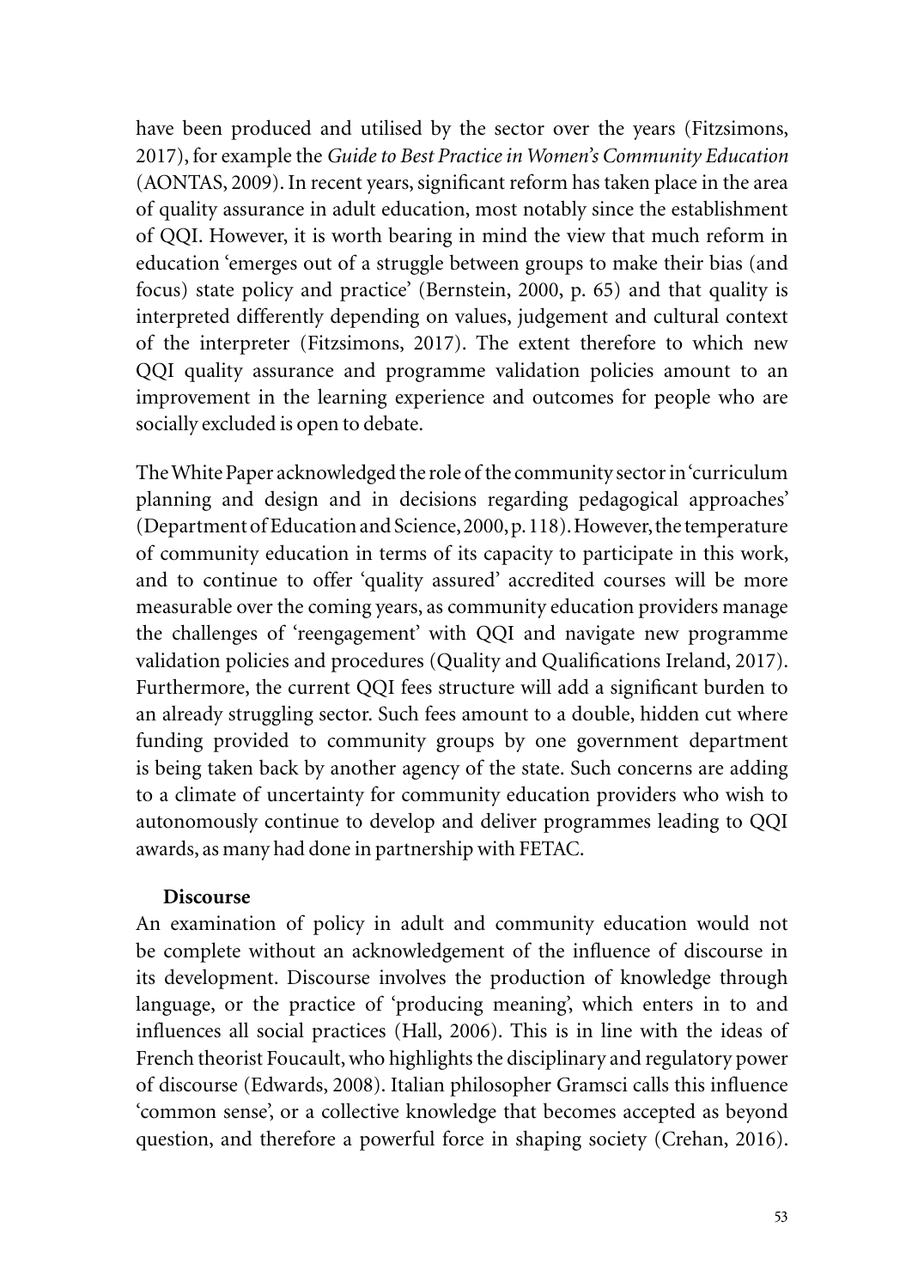Bernstein suggests that discourse can provide 'the means whereby external power relations can be carried by it' (Bernstein, 2000, p. 4) and therefore promotes the importance of analysing the structure of discourse. Doing so, in the context of current policy will highlight the predominant use of certain language such as the term 'further education and training' which has replaced that of 'adult education'. Where this former term had originally been used to describe a specific type of provision within the broad adult education sphere, it is now being used to name the entire sector (Murray *et al*., 2014). Murray suggests that the use of specific types of terminology in adult and further education policy and practice represents an 'attempt at legitimising a particular approach or philosophical position in relation to learning and professional practice' (Murray, 2014). This approach, which is primarily concerned with the acquisition of skills, shies away from questions about systemic change and an analysis of the structures which perpetuate inequality (Ryan, 2014). Where acquisition of skills leading to employability is the primary goal of educational policies, the learner becomes perceived as a commodity to be bought and sold in the market place (Doyle, 2017).

Economic historian Karl Polanyi challenges these contemporary 'common sense' notions of market driven societies through an examination of the social and economic history of mankind. He found that the market economy, rather than being an inevitability, is an entirely unprecedented venture in the history of the race and that 'gain and profit made on exchange never before played an important part in human economy' (Polanyi, 1957, p. 45). He makes the crucial point about the changelessness of man as a social rather than an economic being, a point that is frequently raised in contemporary discussions about the purpose of education.

'Activation' is another term to become more prevalent in recent policy discourse. The phrase 'social inclusion' has been replaced with that of 'active inclusion' and, as previously mentioned, the Community Development programme was replaced with the Social Inclusion *Community Activation Programme.* It is accepted in social sciences that our values enter in to all our descriptions of the social world, and that most of our statements, however factual, have an ideological dimension (Hall, 2006). The concept of 'active inclusion', rather than being informed by practice on the ground, emerged on the European arena in 2005, under the UK's EU presidency (Durnescu, 2015). Implicit in such terms as active inclusion and community activation is an underlying assumption that if people are not contributing in an explicit way to the economy, they are in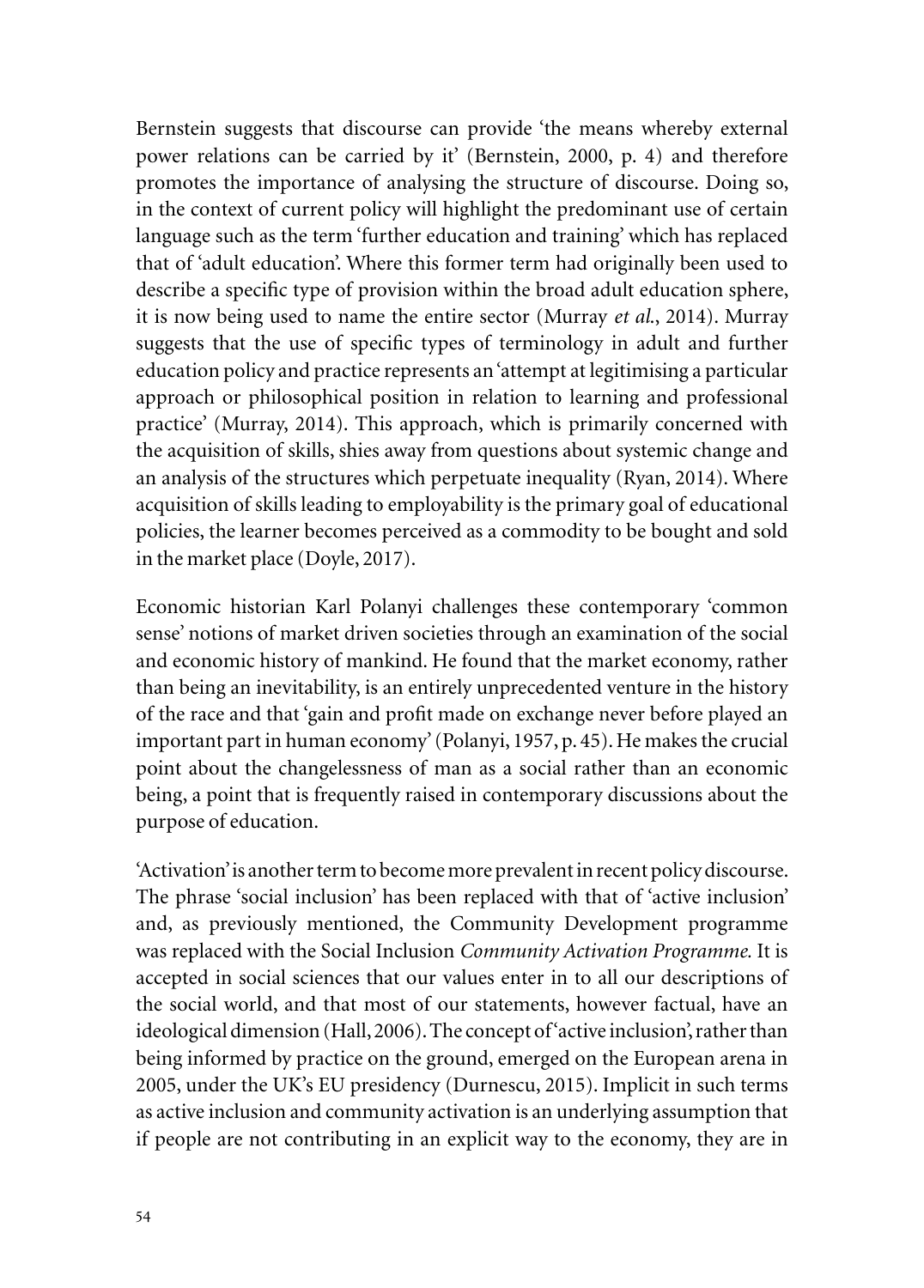need of 'activation'. This assumption disregards the other familial, community or societal roles they may be fulfilling.

The FET strategy defines active inclusion as 'enabling every citizen, notably the most disadvantaged, to fully participate in society and this includes having a job' (SOLAS, 2014, p. 7). Furthermore, the ESRI report *Further Education and Training in Ireland: Past, Present and Future* states that the 'main priorities and rationale of provision are to promote economic growth and development and to address social exclusion arising from economic inactivity' (McGuinness *et al.* 2014, p. 111). Rather than acknowledging the complex societal and political factors which contribute to social and economic exclusion, this language suggests only a sense of personal culpability. Not only does the use of such language indicate an ideological position on the part of policy makers, it also influences how policy makers respond to the needs of people who are socially excluded.

# **Methodology**

The study on which this paper is based was framed within an interpretive paradigm, through which the researcher strives to understand and interpret the world in terms of its people (Cohen *et al*., 2005). In keeping with the community education aim of providing a forum for the voices of otherwise silenced people (Connolly, 2003), and bearing in mind the difficulty for the sector in developing a collective voice (O'Neill and Cullinane, 2017), the purpose of this study was to give voice to participants. A qualitative methodology therefore was chosen, drawing on the Freirean principles of dialogue.

The chosen data collection technique was semi-structured interviews. Such an approach is ideal for interviewing participants who are articulate, are not hesitant to speak and who can share views and ideas comfortably (Creswell, 2015), as was the case with participants of this research.

The study is also influenced by critical theory, the intention of which is to emancipate the disempowered, redress inequality and to realise a democratic society based on the promotion of individual freedoms (Cohen *et al.*, 2005). The research is characterised by joint efforts and commitments of participants and researcher to change practices (Charmaz, 2005) .

Community education is characterised by considerable diversity in terms of personnel, structure and funding. In order to reflect this diversity, three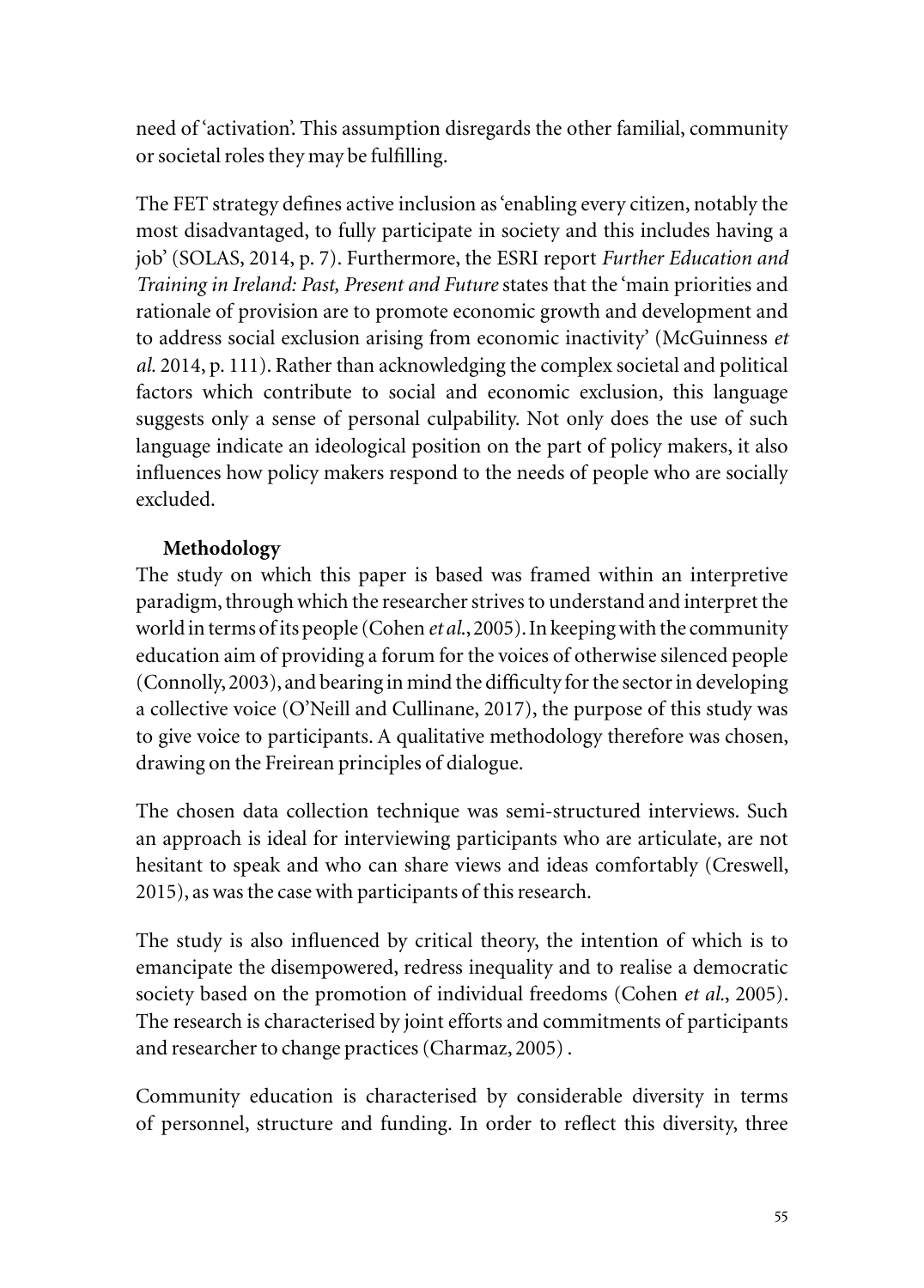categories of community education practitioner were interviewed for this study: 1) community based practitioner, 2) community education tutor, and 3) community education staff employed by an ETB. The breakdown was as follows:

| Category of practitioner                      | Number of practitioners<br>interviewed |
|-----------------------------------------------|----------------------------------------|
| Community based practitioner                  | 6                                      |
| Community education tutor                     | 3                                      |
| ETB employed community education practitioner | 4                                      |

Of the four ETB employed participants, three were Community Education Facilitators (CEFs) and one was a community education resource worker. The participants represented diverse geographical locations as they were based in a number of different counties including Limerick, Waterford, Kerry Wexford, Dublin, Kildare and Galway.

Convenience sampling was used and participants were chosen on the basis that they had at least five years' experience working in the area of community education. This experience allowed for detailed exploration of the key themes (Ritchie and Lewis, 2003).

Data analysis involved detailed examination of the data and a dissection of the text in order to identify key concepts. These concepts were then coded and clustered in order to allow patterns and key themes to emerge (Attride-Stirling, 2001).

# **Findings**

The study highlighted the role that community education plays in addressing the complexities and issues associated with poverty, inequality, and social exclusion. It also built on previous studies acknowledging the wider social, personal and intergenerational benefits of community education. However, a key theme to emerge was that policy developments have indicated a lack of acknowledgment of this and that community education is in danger of losing its identity within the current policy framework.

The contributions from participants highlighted frustration and anxiety associated with increased social problems as a result of austerity, budget cuts,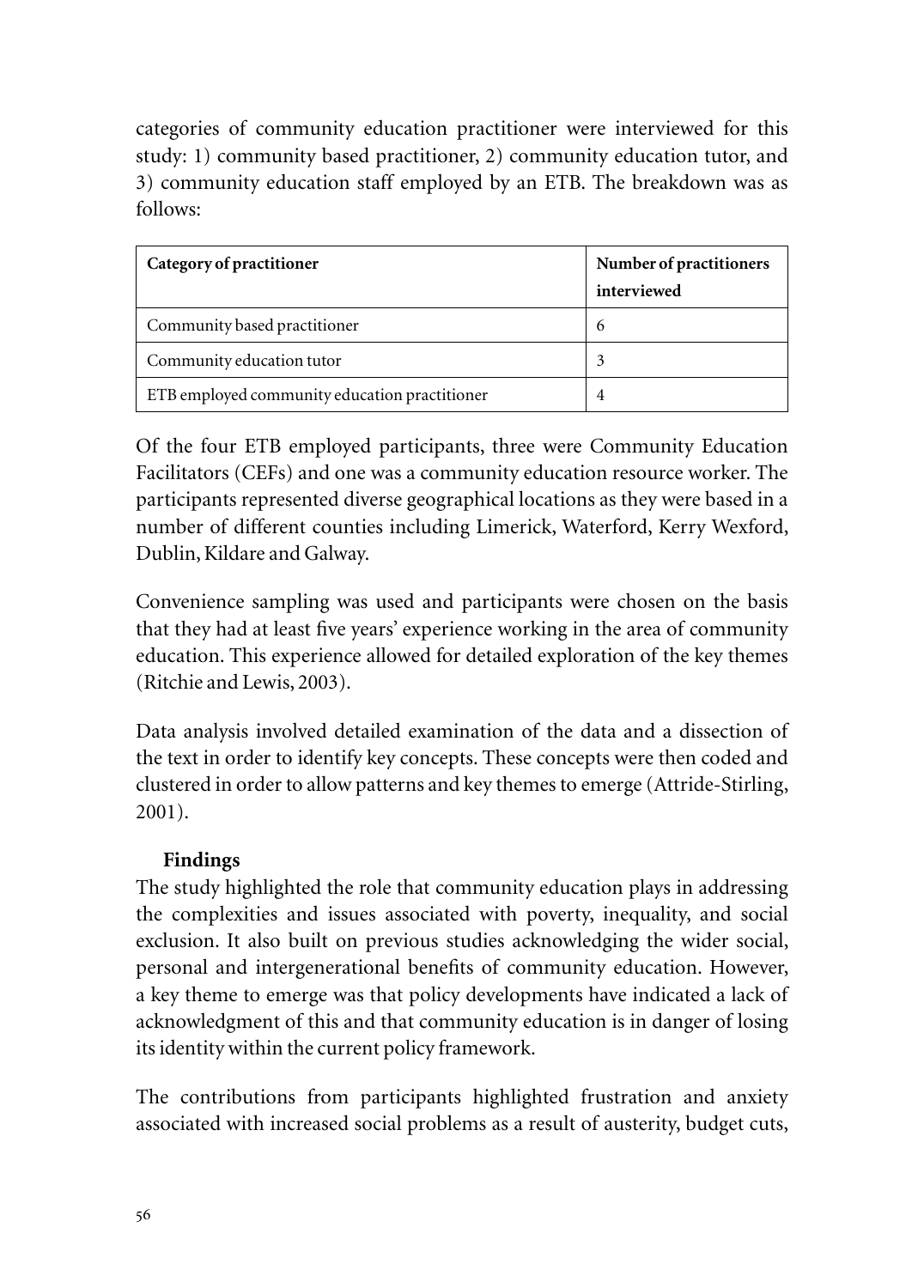increased bureaucracy, and labour market activation policies at the expense of an acknowledgement of the broader purpose of community education. A sense of professional dissonance among research participants is also evident within the study.

# *Community Education and Social Inclusion*

A dominant theme to emerge was that community education has a wider focus and broader outcomes than labour market activation. All participants highlighted the role of community education in increasing community and civic engagement, reducing isolation, the promotion of interculturalism, improving mental and physical health, and progression to further education and training. The following comments from participants illustrate these points:

I think the more we support adults in education, the better the chances are for their children and grandchildren, for the next generation, so that investment pays dividends for the next generations coming. It's so shortterm or short-sighted of us to ignore. (Community based participant)

Getting a job isn't the end game. It's getting out of the house, it's getting off medication for depression, it's being able to raise their children, it's all sorts of other outcomes that are hugely valid and also save the country a serious amount of money. (ETB participant)

I think here in [names city] … where there have been lots of divisions between communities … having people learning together, has had a positive effect, in terms of cross-city, local development. (ETB participant)

[The adult learner] was doing a nails [beauty therapy] class … she's [now] on the parent's council, she's organising an event for the school, that's how lots of groups operate. (ETB participant)

The role of community education in terms of tackling intergenerational inequalities and reducing the costs to the economy associated with poverty was also promoted:

[The] women say it encouraged their own children to continue their education or to do their lessons or their exams. (Community based participant)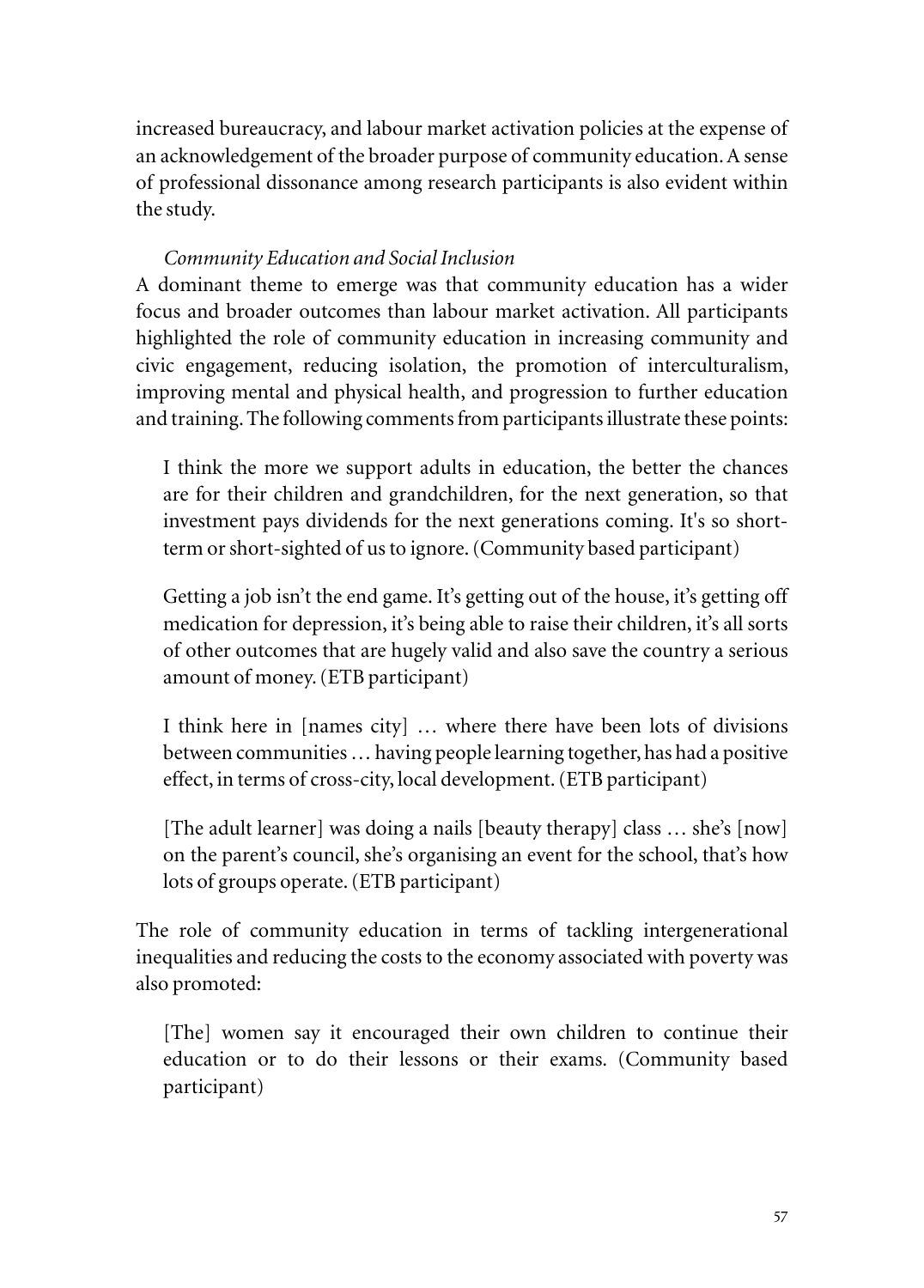There's a lot of talk now about … pumping money to the health system and I often think to myself 'well what about prevention?', I often think community education actually plays a part in that.(Tutor participant)

I see it hugely as a gateway to further education.(Tutor participant)

However, it was clear from the study that when community educators seek to contribute such perspectives they are often met with a neo-liberal outlook which is difficult to challenge (Fitzsimons, 2017). One participant sums this sentiment up as follows:

There isn't that vision of education that would enable the community education sector to be valued as having a real contribution to make to the quality of life, within the current discourse. (Community based participant)

This discourse was highlighted by participants who struggled to align it with their own values. For example, the term 'learner-centeredness' arose as a discussion point in the study. It is defined by one participant as follows:

It starts off with outreach, it starts off with talking and listening to people, what they want. The second thing then, is designing the programme around the learners. (ETB participant)

However, concern is expressed about the change in the interpretation of the term:

That understanding of learner-centred has changed … from the learner being the starting point, the centre, the one that determines, to being the learner as the individual, moving up through a system of education ... about the progression of the individual learner … I think it's related a lot, to the labour market activation, job readiness, employability. (ETB participant)

Definitions of this term are considered within the literature. Where current policy discourse offers a view of learner centeredness as being either equated with consultation, or independent learning and having access resources, Murray (2014) suggests that learner centeredness is an exercise in democracy and equality, which ultimately benefits society by encouraging active, and most importantly, critical citizenship.

Despite the fact that the term 'learner-centred' is not defined within the FET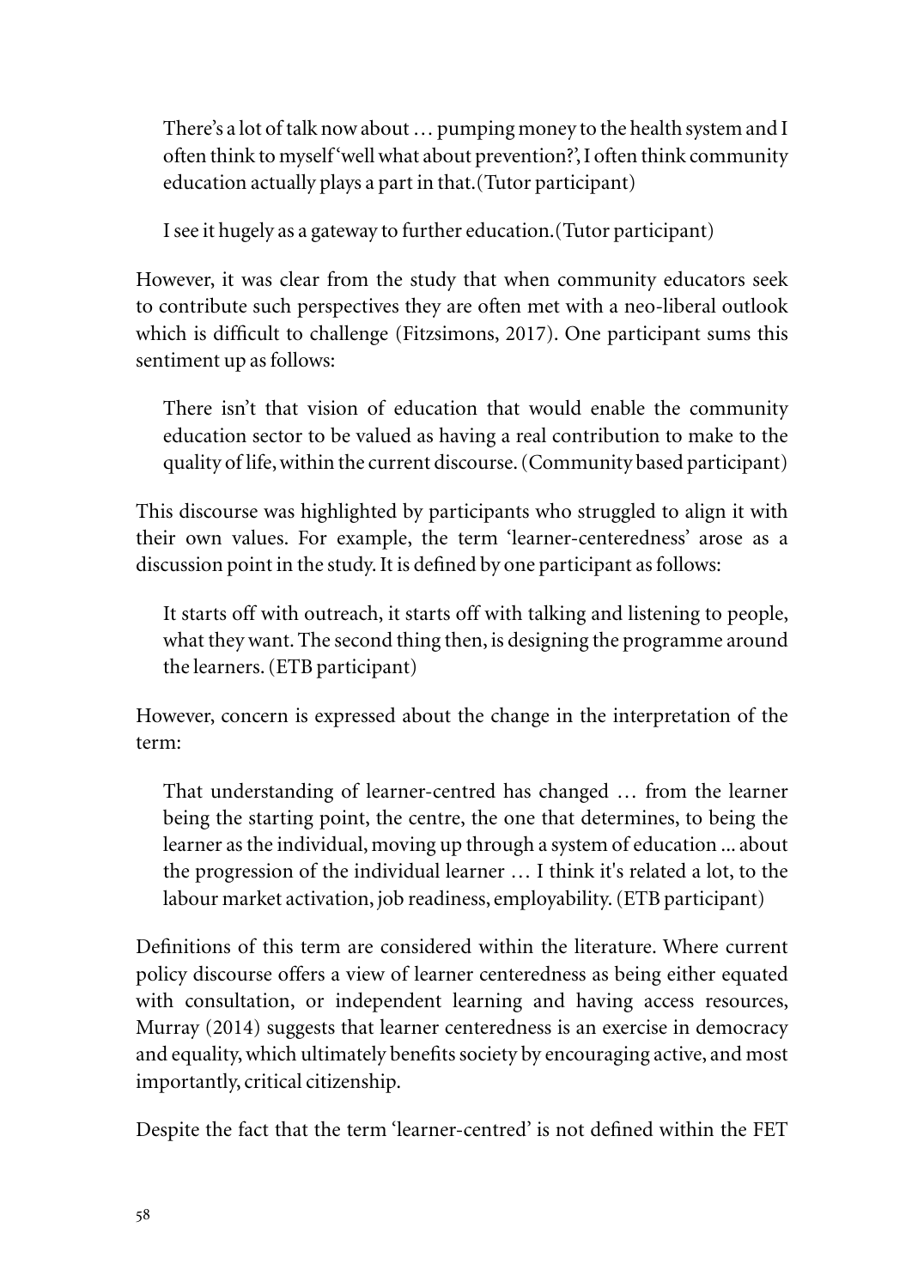Strategy, there is a statement that further education and training is 'both learner-centred and participative in its pedagogical approach' (SOLAS, 2014, p. 22). A contradiction, however appears within the Strategy when it aims to 'implement a new integrated FET planning model to ensure relevant learner centred, flexible and employment-led provision' (SOLAS, 2014, p. 140) .

#### *Bureaucracy*

In times of cutbacks there is very often a rush by policy makers to impose strict 'value for money' rulings where education and learning becomes downgraded as something to be measured and transferred (O' Brien, 2016). A significant development in FET provision in 2017 was the roll out of a new information technology system the Programme Learner Support System (PLSS). One element of this new system is data collection which requires learners to provide detailed personal information (DDLETB, n.d.) if they wish to participate in adult and further education programmes. The research uncovered much disquiet about the use of this new system in community education which, by its nature is different to more structured, institution based provision, as can be seen in the comments below:

You know systems abhor the nuances or the exceptions. (ETB participant)

I think some of the other questions in terms of the jobless household questions or your education level … I think that's going to have a huge impact on … who actually engages with courses and how many courses we'll actually be able to run. Because by the time we do all the paperwork, you're going to have to add on hours to each course to get that done which means there'll be less courses overall. (ETB participant)

The potential implications for engagement were also expressed as follows:

I think the implications are that people just won't engage … it puts people off. (ETB participant)

It won't happen … they won't give them, they are so afraid of giving out the information, like what do they need the PPS number for? Again is it, to be able to count how many people are coming off the social welfare, or to go back and say 'well, you're on disability and you shouldn't be on this, and you should be available for work, and you shouldn't be doing this course'? They want you to educate them but yet if they're on social welfare they should be available for work. You know some of the things are a contradiction to each other. (Community based participant)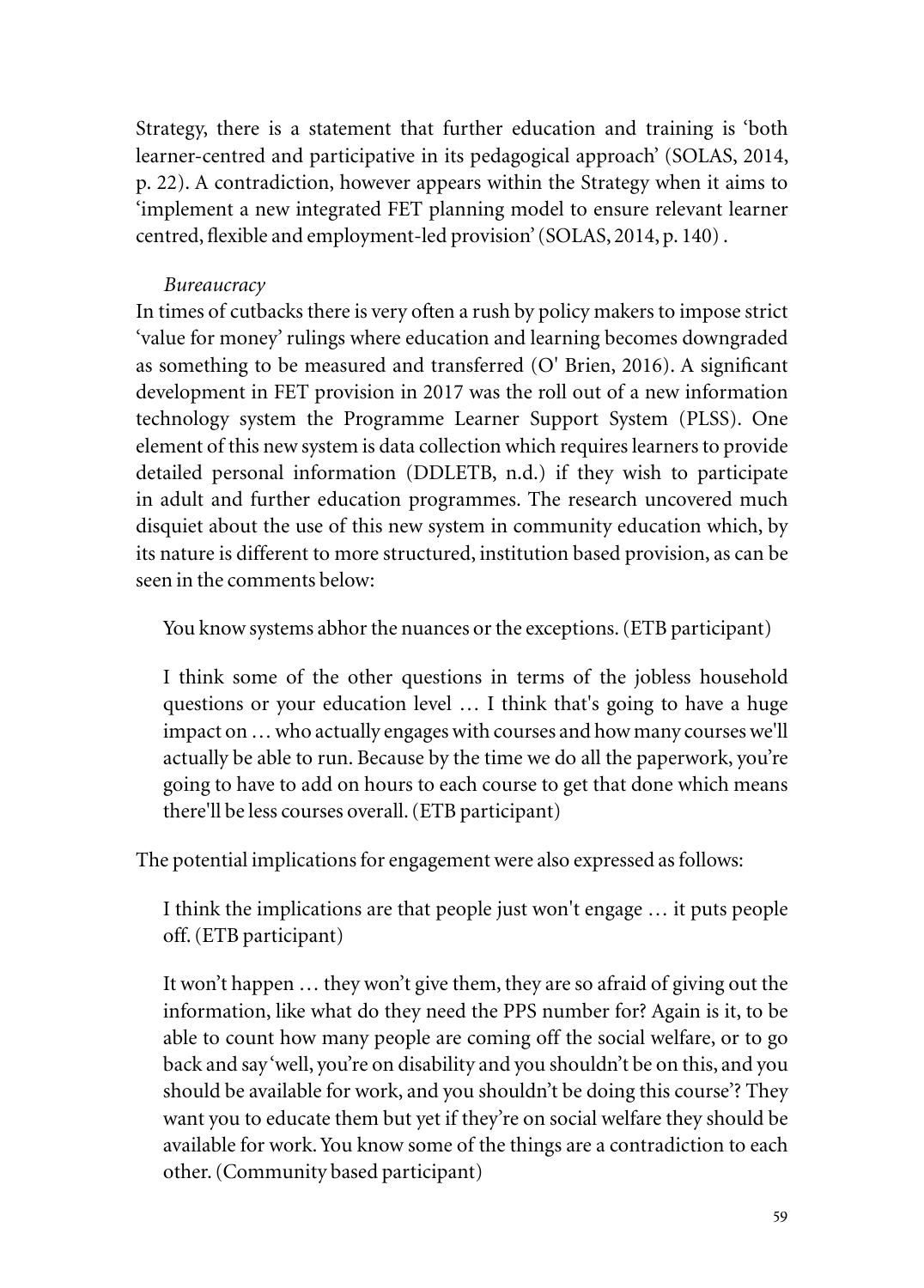The challenges of quantifying the impact of the use of such data collection were also expressed as follows:

I think the ones who actually come and refuse, you get some idea, you can quantify that. I think there's another group of people that will hear on the grapevine that if you're going up there they want to know this, this and this. (ETB participant)

A recent study highlights similar concerns among Adult Education Officers (AEOs) of ETBs, and raises a concern about the viability of such new policies and the 'lip service to social inclusion' (Russel, 2017, p. 50). The creation of the Community Education Facilitator role, following the publication of the *White Paper*, was an acknowledgement of the importance of engagement with local communities in order to promote educational inclusion. However, a side effect of such aforementioned new policies is that the possibilities for community engagement have been dramatically reduced, as one participant highlights below:

I'm in the office more. I'm sitting in front of a computer more. I'm inputting data, I'm writing less qualitative reports. I'm doing more quantitative reporting … I'm more embedded in the ETB structure, by virtue of changes around reporting and funding. (ETB participant)

The demands of accreditation are also highlighted and how they can create a tension between theory and practice:

You lose something in the formal aspect because … it's top down. You can't use their own experience in the way that you could if it wasn't formal. [With non-accredited courses] you have the freedom to do what interest them so you can go where they go rather than have to keep pulling them back and saying 'no we have to do this because it's the requirement'. (Community based participant)

You spend your entire course producing evidence to show learning outcomes … there's absolutely no hope of them having progression because there's been no proper engagement. (Tutor participant)

This concern has echoes of Chomsky's warning about 'subtle mechanisms which contribute to ideological control … [such as supporting and encouraging people to] occupy themselves with irrelevant and innocuous work' (Chomsky, 2003, p. 239).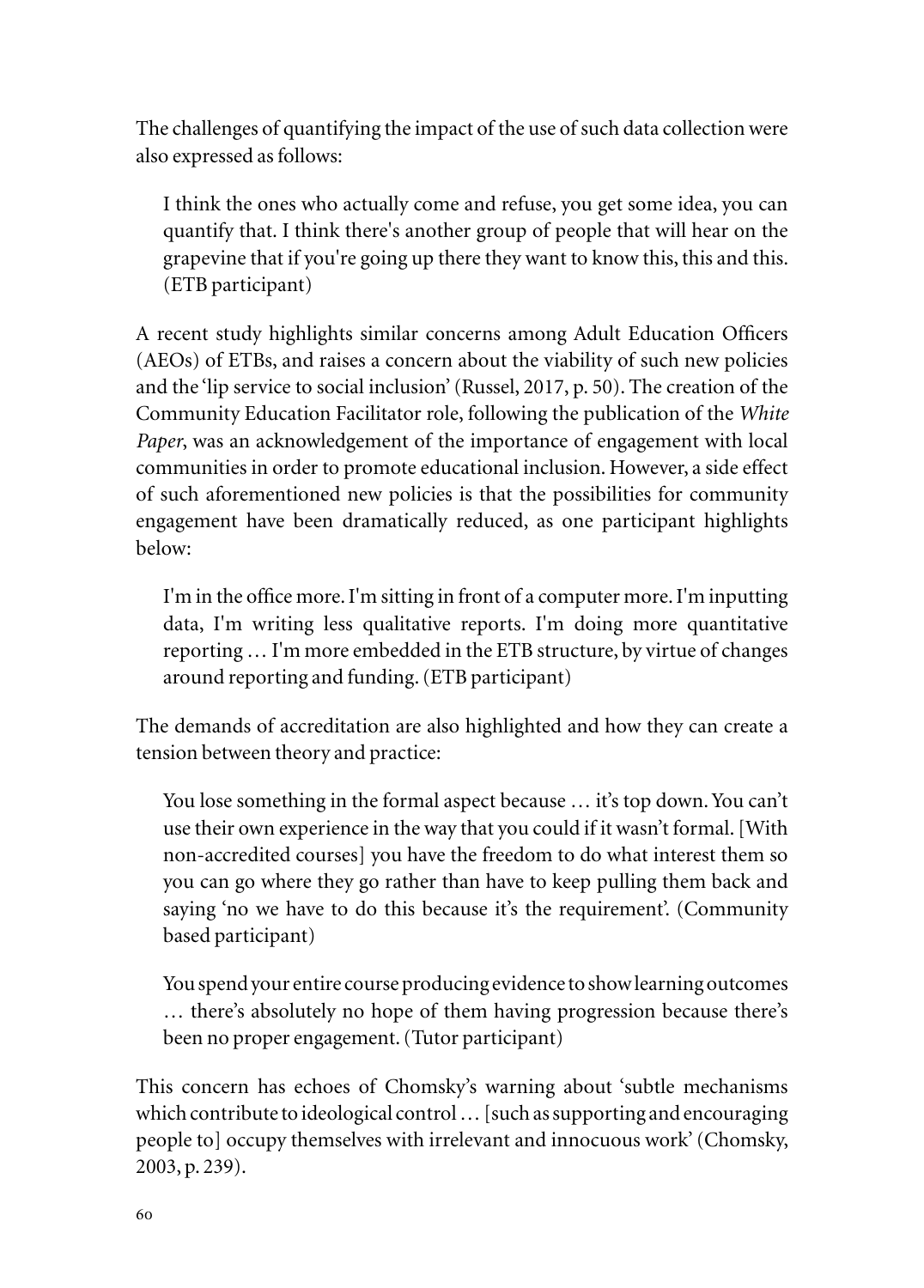### *Professional Identity and Status*

Despite the increased standing of FET in recent years, the study uncovered disquiet about the diminution of recognition for community education within the new policy framework. A symptom of this is evident in discussions about the current status of community education practitioners, with one participant stating:

In the last number of years, I would have had a huge voice at the table … I'm now not even consulted about anything. (ETB participant)

This notion of reduced status for community education practitioners emerged during the study. The selection of quotes below is drawn from the data and offers an insight in to how participants believe community education practitioners are perceived:

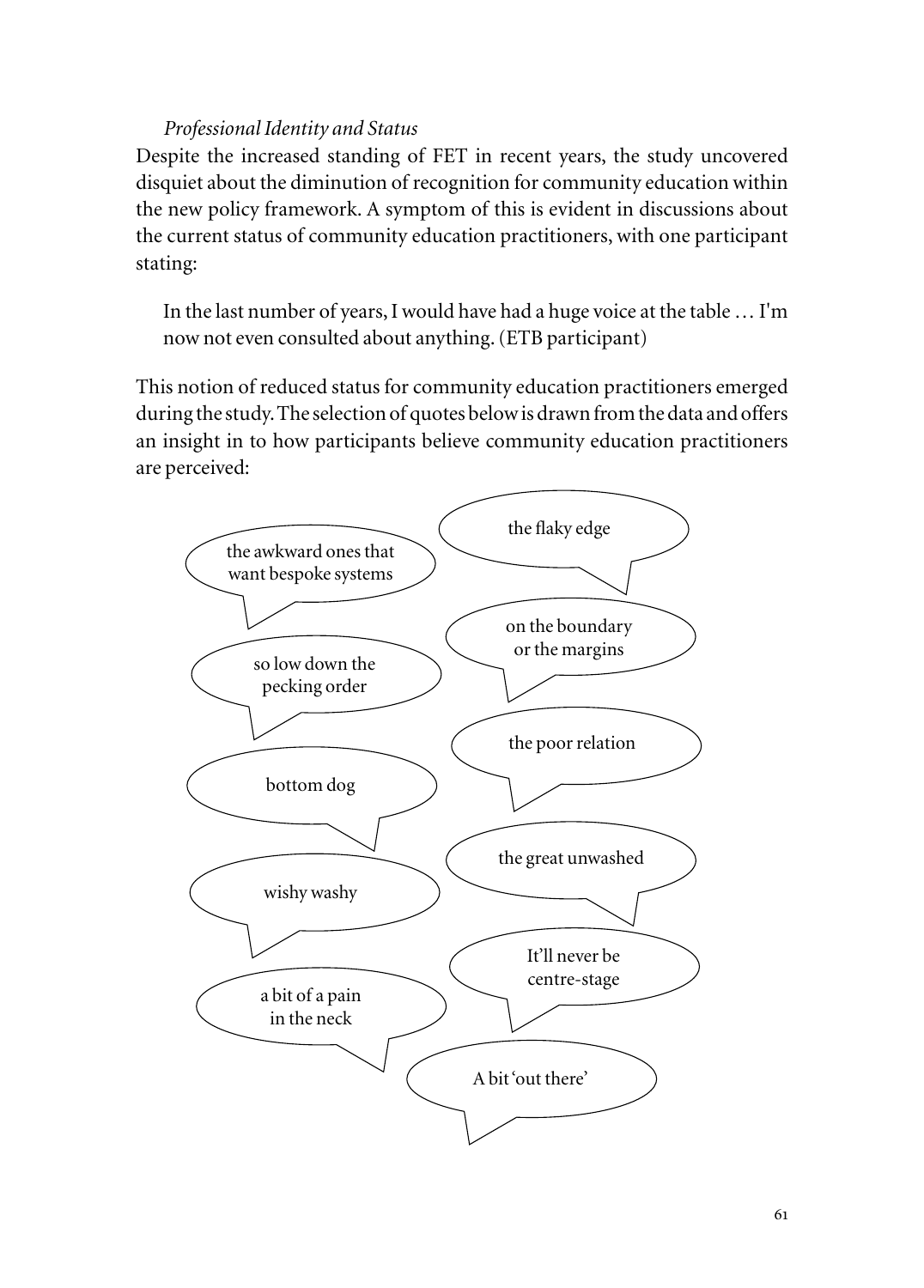This lack of recognition has impacted on notions of professional identity and the ability of participants to work in a manner consistent with their values and educational philosophies:

I just don't think there's enough respect for community ed and how powerful it can be as an instigator of change. I think we don't get the credibility because … we're not the job activation people. (Tutor participant)

The social inclusion stuff over here is just a by the way, it's not headline, it's not PR. (ETB participant)

Traditionally a fundamental feature of the community education practitioner role has involved authentic engagement with participants and local communities. As with CEFs, however, the evidence suggests that maintaining this focus has become increasingly difficult:

People have said to me recently, it doesn't feel like a community education centre because people are in their offices, closed doors, don't want to be interrupted because they've all their reports to do. (Community based participant)

Further evidence of this sense of professional dissonance among practitioners is evident in the following contributions:

Learner engagement … all of that kind of work has gone off the radar entirely … My contact now with learners would be through class visits … it's the quick chat, but they see you in kind of a cigire [inspector] role anyway when you're coming in like that. (ETB participant)

Things are changing at such a rapid rate. We had a full afternoon with tutors recently, we talked about PLSS … about FARR [Funding Allocations Requests and Reporting] … about DCS [Document Centric Solutions], their pay system, about reg forms, we talked about attendance forms. At no point did we talk about curriculum development, or learner support … when we're brought together as an ETB staff it's about systems, it's about procedures … Any time I've ever been at anything regionally as a cohort of staff it's been about systems. (ETB participant)

This idea of education for emancipation, it's gone … You know, the whole idea of equality and of transformative learning, that discussion, people are very awkward around it. (ETB participant)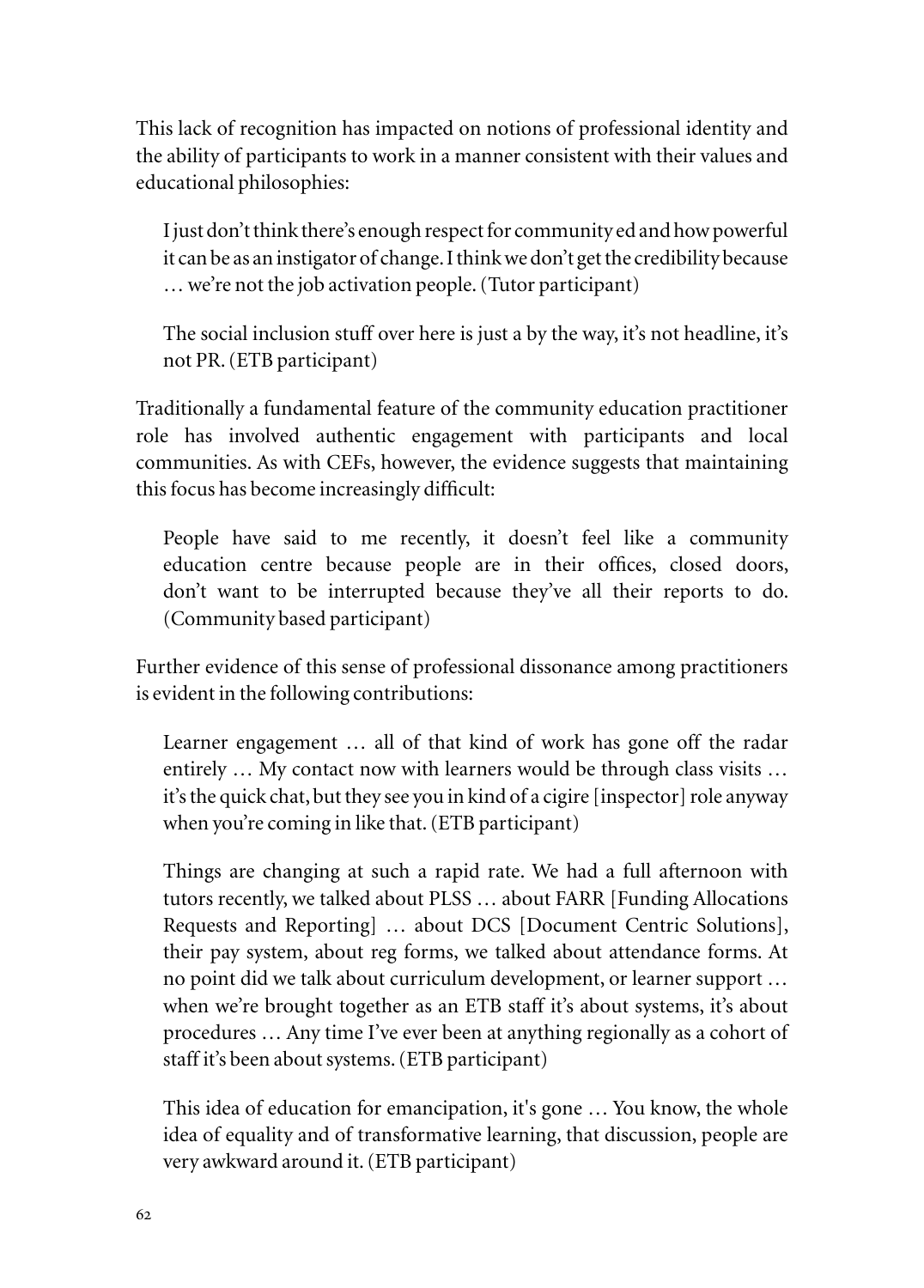This sense of a challenged professional identity indicates a tension between the 'why' of the role, particularly in relation to broader social concerns, and the current focus of the 'how' – methodologies, progression routes etc. (Finnegan, 2016). This space for reflection and professional development is limited as a result of practitioners' precarity, funding requirements and resource shortages, factors which impact on any discussion around development (O'Neill and Cullinane, 2017).

# **Conclusion**

Despite the challenges highlighted within the study, there is cause for optimism. There is evidence indicating a recognition of community education in recent documentation. For example, the role of community education in supporting SOLAS to meet its objectives, in terms of removing barriers to FET, was highlighted in a recent study, commissioned by SOLAS themselves:

A suite of measures which are focused around outreach to communities, and particularly vulnerable groups should continue through existing mechanisms and institutions … Stakeholder organisations, such as the voluntary sector … have unique and valuable insights into the needs and concerns of these groups.(Mooney and O'Rourke, 2017, p. 55)

Additionally, within the *FET Strategy*, two of the most widely identified recommendations, within over 150 submissions to the consultation, are that SOLAS and ETBs should facilitate the delivery of community education through community groups, and that SOLAS should measure outcomes that relate to personal development as well as employment (SOLAS, 2014).

This point is reinforced by the Community Education Facilitators' Association (CEFA):

Community education has stayed close to the grassroots communities irrespective of the institutional configuration under which it receives its funding. What is important is that its role be recognised, its contribution valued and maintained in the midst of the crisis. (CEFA, 2014, p. 5)

Furthermore, community education is closely aligned with development education and can support the government in reaching its target towards the fourth UN *Sustainable Development Goal* (SDG) which is focused on ensuring inclusive and equitable quality education and promoting lifelong learning opportunities for all (UNDP, 2015). Under the *National SDG Implementation*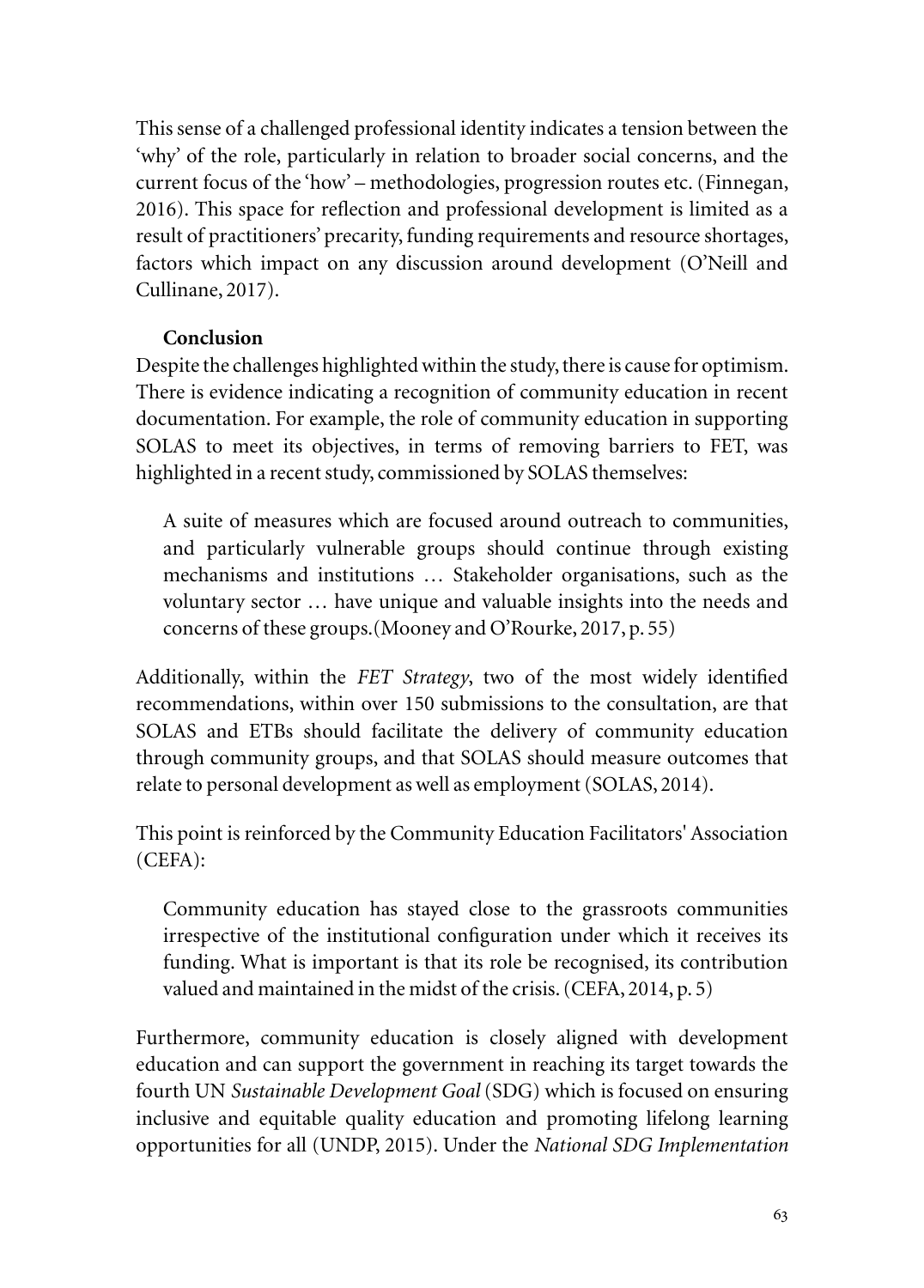*Plan* Ireland has committed to ensuring by 2030 that all learners acquire the knowledge and skills needed to promote sustainable development (Department of Communications, Climate Action and Environment, 2018). Working in partnership with community education providers will support the advancement of this target.

That the community education budget under SOLAS has not been reduced and is currently ring-fenced is also a cause for optimism. However, the FET strategy states that the budget will only be maintained until 'such time as the information exists that will allow for the establishment of a new funding model based on appropriate metrics' (SOLAS 2014, p. 26). What constitutes 'appropriate' will depend on value judgements and perspectives of those involved in policy development in this area. Consequently, the effectiveness of that system will be contingent on who is tasked with its development, and the motivations behind it. Bearing in mind Freire's caution against marginalising certain groups from decision making in the area of education policy, this study argues that community education practitioners should be central to this process:

One cannot expect positive results from an educational or political action programme which fails to respect the particular view of the world held by the people. Such a programme constitutes cultural invasion, good intentions notwithstanding. (Freire, 1970, pp. 83–84)

A commitment on the part of policy makers to tackling social and educational exclusion will be evidenced if there is dialogue and the full participation of community education practitioners, among others, in relation the development of adult and further education policy.

#### *References*

- AONTAS. 2009. *Flower Power: AONTAS guide to best practice of women's community education.* Dublin: AONTAS.
- AONTAS. 2016. *AONTAS Pre-Budget Submission 2017.* [Online] [Accessed 31 August 2016]. Available from: http://www.aontas.com/download/pdf/prebudget\_ submission\_draft\_2017\_finalpdf.pdf
- Attride-Stirling, J. 2001. Thematic networks: an analytic tool for qualitative research. *Qualitative Research.* 1(3), pp. 385–405.
- Bernstein, B. 2000. *Pedagogy, symbolic control and identity*. 2<sup>nd</sup> ed. Maryland: Rowman & Littlefield Publishers, Inc..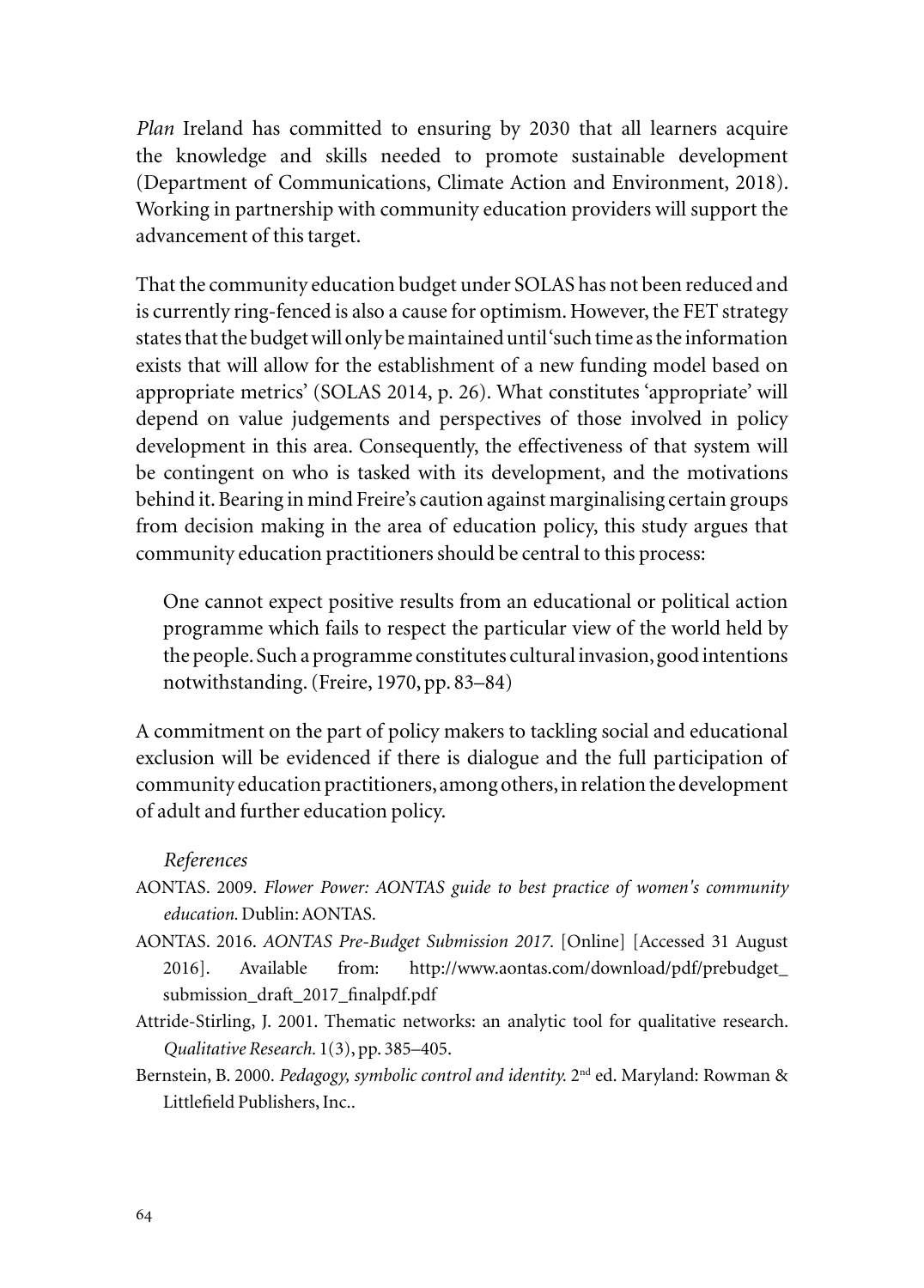- Community Education Facilitators' Association (CEFA). 2014. *Community education and the labour activation challenge: A literature review on community education in a context of labour market activation, employability and active citizenship in Ireland and the EU.*  Dublin: CEFA.
- Charmaz, K. 2005. Advancing social research. In: Denzin, N.K and Lincoln, Y.S. eds. *The Sage Handbook of Qualitative Research.* 3rd ed. London: SAGE Publications, pp. 506– 520.
- Chomsky, N. 2003. *Understanding Power.* London: Vintage.
- Cohen, L., Manion, L. and Morrison, K. 2005. *Research methods in education.* 5th ed. London: Routledge Falmer.
- Connolly, B. 2003. Community education: Listening to the voices. *The Adult Learner,* pp. 9–19.
- Crehan, K. 2016. *Gramsci's common sense: Inequality and its narratives.* Durham and London: Duke University Press.
- Creswell, J. 2015. *Educational research: planning, conducting and evaluating quantitative and qualitative research.* 4th ed. Noida, India: Pearson India Education Services Pvt. Ltd.
- Darmody, M. and Smyth, E. 2018. *The goals and governance of the social inclusion and community activation programme (SICAP) 2015-201.* Dublin: ESRI.
- DDLETB. n.d. *Adult education service.* [Online] [Accessed 1 July 2018]. Available from: http://dublinadulteducation.ie/wp-content/uploads/2017/10/PLSS-Data-Protection-Statement-FULL-VERSION.pdf
- Department of Communications, Climate Action and Environment. 2018. *The sustainable development goals national implementation plan 2018-2020.* Dublin: Government of Ireland.
- Department of Education and Science. 2000. *Learning for life: White paper on adult education.* Dublin: Government of Ireland.
- Doyle, P. 2017. Towards a quality framework for adult learners in recovery: Ensuring quality with equity. *The Adult Learner,* pp. 33–42.
- Durnescu, I. 2015. *Active inclusion learning network: What approaches contribute to improving employability and employment outcomes amongst socially excluded groups?* London: National Offender Management Service.
- Edwards, R. 2008. Actively seeking subjects? In: Fejes, A. and Nicholl, K. eds. *Foucault and lifelong learning.* NY: Routledge, pp. 21–33.
- Fejes, A. 2008. Historicising the lifelong learner: Governmentality and neoliberal rule. In: *Foucault and lifelong learning: Governing the subject.* N.Y.: Routledge, pp. 87–99.
- Finnegan, F. 2016. The future is unwritten: democratic adult education against and beyond neoliberalism. *The Adult Learner,* pp. 46–58.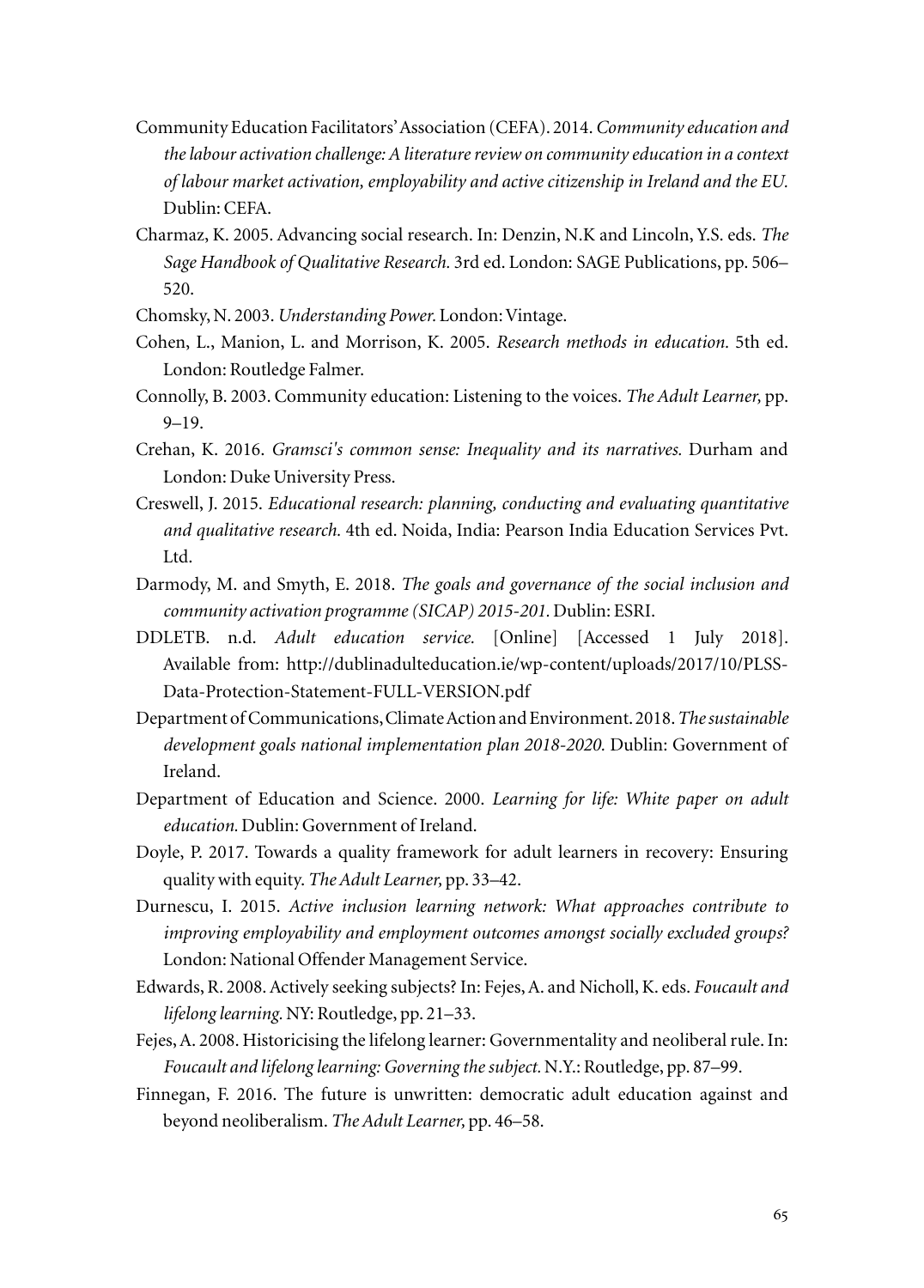- Fitzsimons, C. 2017. *Community education and neoliberalism: Philosophies, practices and policies in Ireland.* London: Palgrave Macmillan.
- Fitzsimons, C. 2017. Rhetoric and reality: the Irish experience of quality assurance. *The Adult Learner,* pp. 15–32.
- Freire, P. 1970. *Pedagogy of the oppressed.* London: Penguin Books.
- Hall, S. 2006. The west and the rest: discourse and power. In: Maaka, R.C. and Andersen, C. eds. *The indigenous experience: global perspectives.* Toronto: Canadian Scholars' Press Inc., pp. 165-1733.
- Harvey, B. 2012. *Downsizing the community sector: Changes in employment and services in the voluntary and community sector in Ireland 2008-2012*. Dublin: Irish Congress of Trade Unions Community Sector Committee.
- Hurley, K. 2014. Taking shape, shaping up, changing shape: equality and human capital. In: *Further Education and Training: History, Politics, Practice.* Maynooth: MACE Press, pp. 67-101.
- McGuinness, S. *et al*. 2014. *Further education and training in treland: Past, present and future.* Dublin: ESRI.
- Mooney, R. and O'Rourke, C. 2017. *Barriers to further education and training with particular reference to long term unemployed persons and other vulnerable individuals.*  Dublin: SOLAS.
- Murray, M. 2014. What's in a name? Terminology, power and contestation. In: *Further education and training: History, politics, practice.* Maynooth: MACE Press, pp. 102–121.
- Murray, M., Grummell, B. and Ryan, A. eds. 2014. *Further education and training: History, politics, practices.* Maynooth: MACE Press.
- O' Brien, S. 2016. *Inside education: Exploring the art of good learning.* NY: Routledge.
- O' Neill, J. and Cullinane, S. 2017. Holding the line: a slow movement towards a critical professional develoment for community educators. *The Adult Learner,* pp. 113–128.
- Polanyi, K. 1957. *The great transformation: the political and economic origins of our time.*  2001 ed. Boston: Beacon Press.
- Quality and Qualifications Ireland (QQI). 2017. *Policies and criteria for the validation of programmes of education and training.* [Online]. [Accessed 30 June 2018].
- Available from: https://www.qqi.ie/Publications/Publications/Initial\_Validation\_ policy\_7\_10\_13.pdf
- Ritchie, J. and Lewis, J. 2003. *Qualitative research practice: A guide for social science students and researchers.* London: SAGE Publications Ltt..
- Russel, L. 2017. Pedagogical leadership of VET within a confused FET context. *The Adult Learner,* pp. 43–57.
- Ryan, A. 2014. Philosophical imperatives within further education and training. In: *Further education and training: History, politics, practice.* Maynooth: MACE Press, pp. 137–146.